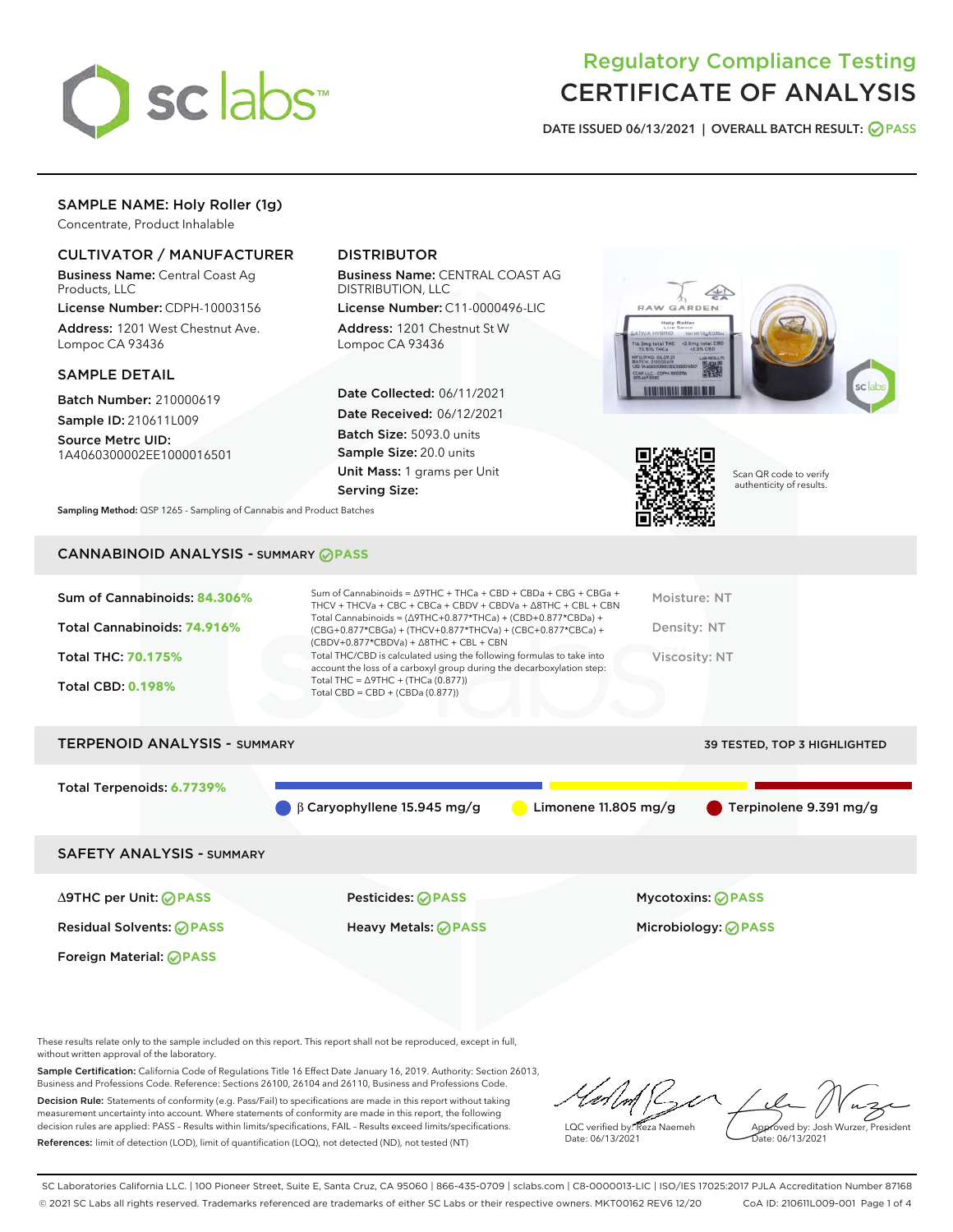



HOLY ROLLER (1G) | DATE ISSUED 06/13/2021 | OVERALL BATCH RESULT:  $\bigcirc$  PASS

## CANNABINOID TEST RESULTS - 06/12/2021 2 PASS

Tested by high-performance liquid chromatography with diode-array detection (HPLC-DAD). **Method:** QSP 1157 - Analysis of Cannabinoids by HPLC-DAD

#### TOTAL CANNABINOIDS: **74.916%**

Total Cannabinoids (Total THC) + (Total CBD) + (Total CBG) + (Total THCV) + (Total CBC) + (Total CBDV) + ∆8THC + CBL + CBN

TOTAL THC: **70.175%** Total THC (∆9THC+0.877\*THCa)

TOTAL CBD: **0.198%**

Total CBD (CBD+0.877\*CBDa)

TOTAL CBG: 3.18% Total CBG (CBG+0.877\*CBGa)

TOTAL THCV: 0.46% Total THCV (THCV+0.877\*THCVa)

TOTAL CBC: 0.903% Total CBC (CBC+0.877\*CBCa)

TOTAL CBDV: ND Total CBDV (CBDV+0.877\*CBDVa)

| <b>COMPOUND</b>  | LOD/LOQ<br>(mg/g)          | <b>MEASUREMENT</b><br><b>UNCERTAINTY</b><br>(mg/g) | <b>RESULT</b><br>(mg/g) | <b>RESULT</b><br>(%) |
|------------------|----------------------------|----------------------------------------------------|-------------------------|----------------------|
| <b>THCa</b>      | 0.05/0.14                  | ±18.400                                            | 715.94                  | 71.594               |
| <b>A9THC</b>     | 0.06 / 0.26                | ±2.541                                             | 73.87                   | 7.387                |
| <b>CBGa</b>      | 0.1/0.2                    | ±1.62                                              | 31.0                    | 3.10                 |
| <b>CBCa</b>      | 0.07/0.28                  | ±0.448                                             | 9.16                    | 0.916                |
| <b>THCVa</b>     | 0.07/0.20                  | ±0.250                                             | 5.25                    | 0.525                |
| <b>CBG</b>       | 0.06/0.19                  | ±0.180                                             | 4.58                    | 0.458                |
| <b>CBDa</b>      | 0.02/0.19                  | ±0.066                                             | 2.26                    | 0.226                |
| <b>CBC</b>       | 0.2 / 0.5                  | ±0.03                                              | 1.0                     | 0.10                 |
| $\triangle$ 8THC | 0.1/0.4                    | N/A                                                | <b>ND</b>               | <b>ND</b>            |
| <b>THCV</b>      | 0.1/0.2                    | N/A                                                | <b>ND</b>               | <b>ND</b>            |
| <b>CBD</b>       | 0.07/0.29                  | N/A                                                | <b>ND</b>               | <b>ND</b>            |
| <b>CBDV</b>      | 0.04 / 0.15                | N/A                                                | <b>ND</b>               | <b>ND</b>            |
| <b>CBDVa</b>     | 0.03/0.53                  | N/A                                                | <b>ND</b>               | <b>ND</b>            |
| <b>CBL</b>       | 0.06 / 0.24                | N/A                                                | <b>ND</b>               | <b>ND</b>            |
| <b>CBN</b>       | 0.1/0.3                    | N/A                                                | <b>ND</b>               | <b>ND</b>            |
|                  | <b>SUM OF CANNABINOIDS</b> |                                                    | 843.06 mg/g             | 84.306%              |

#### **UNIT MASS: 1 grams per Unit**

| ∆9THC per Unit                        | 1120 per-package limit     | 73.87 mg/unit<br><b>PASS</b> |
|---------------------------------------|----------------------------|------------------------------|
| <b>Total THC per Unit</b>             |                            | 701.75 mg/unit               |
| <b>CBD per Unit</b>                   |                            | <b>ND</b>                    |
| <b>Total CBD per Unit</b>             |                            | $1.98$ mg/unit               |
| Sum of Cannabinoids<br>per Unit       |                            | 843.06 mg/unit               |
| <b>Total Cannabinoids</b><br>per Unit |                            | 749.16 mg/unit               |
| <b>MOISTURE TEST RESULT</b>           | <b>DENSITY TEST RESULT</b> | <b>VISCOSITY TEST RESULT</b> |

Not Tested

Not Tested

Not Tested

### TERPENOID TEST RESULTS - 06/13/2021

Terpene analysis utilizing gas chromatography-flame ionization detection (GC-FID). **Method:** QSP 1192 - Analysis of Terpenoids by GC-FID

| <b>COMPOUND</b>           | LOD/LOQ<br>(mg/g) | <b>MEASUREMENT</b><br><b>UNCERTAINTY</b><br>(mg/g) | <b>RESULT</b><br>(mg/g)                         | <b>RESULT</b><br>(%) |
|---------------------------|-------------------|----------------------------------------------------|-------------------------------------------------|----------------------|
| $\beta$ Caryophyllene     | 0.004 / 0.012     | ±0.5676                                            | 15.945                                          | 1.5945               |
| Limonene                  | 0.005 / 0.016     | ±0.1688                                            | 11.805                                          | 1.1805               |
| Terpinolene               | 0.008 / 0.026     | ±0.1925                                            | 9.391                                           | 0.9391               |
| <b>Myrcene</b>            | 0.008 / 0.025     | ±0.0658                                            | 5.097                                           | 0.5097               |
| $\alpha$ Humulene         | 0.009 / 0.029     | ±0.1599                                            | 4.980                                           | 0.4980               |
| Valencene                 | 0.009 / 0.030     | ±0.2195                                            | 3.186                                           | 0.3186               |
| Linalool                  | 0.009 / 0.032     | ±0.0981                                            | 2.581                                           | 0.2581               |
| $\alpha$ Bisabolol        | 0.008 / 0.026     | ±0.1316                                            | 2.465                                           | 0.2465               |
| Ocimene                   | 0.011 / 0.038     | ±0.0759                                            | 2.366                                           | 0.2366               |
| trans- $\beta$ -Farnesene | 0.008 / 0.025     | ±0.0720                                            | 2.027                                           | 0.2027               |
| Terpineol                 | 0.016 / 0.055     | ±0.1163                                            | 1.894                                           | 0.1894               |
| $\beta$ Pinene            | 0.004 / 0.014     | ±0.0157                                            | 1.368                                           | 0.1368               |
| Fenchol                   | 0.010 / 0.034     | ±0.0521                                            | 1.347                                           | 0.1347               |
| $\alpha$ Pinene           | 0.005 / 0.017     | ±0.0066                                            | 0.763                                           | 0.0763               |
| Caryophyllene<br>Oxide    | 0.010 / 0.033     | ±0.0173                                            | 0.376                                           | 0.0376               |
| <b>Borneol</b>            | 0.005 / 0.016     | ±0.0131                                            | 0.313                                           | 0.0313               |
| Guaiol                    | 0.009 / 0.030     | ±0.0139                                            | 0.295                                           | 0.0295               |
| $\gamma$ Terpinene        | 0.006 / 0.018     | ±0.0040                                            | 0.232                                           | 0.0232               |
| $\alpha$ Terpinene        | 0.005 / 0.017     | ±0.0033                                            | 0.222                                           | 0.0222               |
| $\alpha$ Phellandrene     | 0.006 / 0.020     | ±0.0027                                            | 0.199                                           | 0.0199               |
| Sabinene                  | 0.004 / 0.014     | ±0.0017                                            | 0.145                                           | 0.0145               |
| 3 Carene                  | 0.005 / 0.018     | ±0.0020                                            | 0.142                                           | 0.0142               |
| Camphene                  | 0.005 / 0.015     | ±0.0016                                            | 0.140                                           | 0.0140               |
| Sabinene Hydrate          | 0.006 / 0.022     | ±0.0050                                            | 0.128                                           | 0.0128               |
| Eucalyptol                | 0.006 / 0.018     | ±0.0030                                            | 0.117                                           | 0.0117               |
| Fenchone                  | 0.009 / 0.028     | ±0.0026                                            | 0.091                                           | 0.0091               |
| Citronellol               | 0.003 / 0.010     | ±0.0021                                            | 0.043                                           | 0.0043               |
| <b>Geranyl Acetate</b>    | 0.004 / 0.014     | ±0.0015                                            | 0.037                                           | 0.0037               |
| Geraniol                  | 0.002 / 0.007     | ±0.0014                                            | 0.032                                           | 0.0032               |
| Nerol                     | 0.003 / 0.011     | ±0.0005                                            | 0.012                                           | 0.0012               |
| p-Cymene                  | 0.005 / 0.016     | N/A                                                | $<$ LOQ                                         | <loq< th=""></loq<>  |
| Camphor                   | 0.006 / 0.019     | N/A                                                | <loq< th=""><th><loq< th=""></loq<></th></loq<> | <loq< th=""></loq<>  |
| Isoborneol                | 0.004 / 0.012     | N/A                                                | $<$ LOQ                                         | <loq< th=""></loq<>  |
| (-)-Isopulegol            | 0.005 / 0.016     | N/A                                                | <b>ND</b>                                       | <b>ND</b>            |
| Menthol                   | 0.008 / 0.025     | N/A                                                | ND                                              | ND                   |
| R-(+)-Pulegone            | 0.003 / 0.011     | N/A                                                | <b>ND</b>                                       | ND                   |
| $\alpha$ Cedrene          | 0.005 / 0.016     | N/A                                                | <b>ND</b>                                       | <b>ND</b>            |
| Nerolidol                 | 0.009 / 0.028     | N/A                                                | ND                                              | ND                   |
| Cedrol                    | 0.008 / 0.027     | N/A                                                | <b>ND</b>                                       | ND                   |
| <b>TOTAL TERPENOIDS</b>   |                   |                                                    | 67.739 mg/g                                     | 6.7739%              |

SC Laboratories California LLC. | 100 Pioneer Street, Suite E, Santa Cruz, CA 95060 | 866-435-0709 | sclabs.com | C8-0000013-LIC | ISO/IES 17025:2017 PJLA Accreditation Number 87168 © 2021 SC Labs all rights reserved. Trademarks referenced are trademarks of either SC Labs or their respective owners. MKT00162 REV6 12/20 CoA ID: 210611L009-001 Page 2 of 4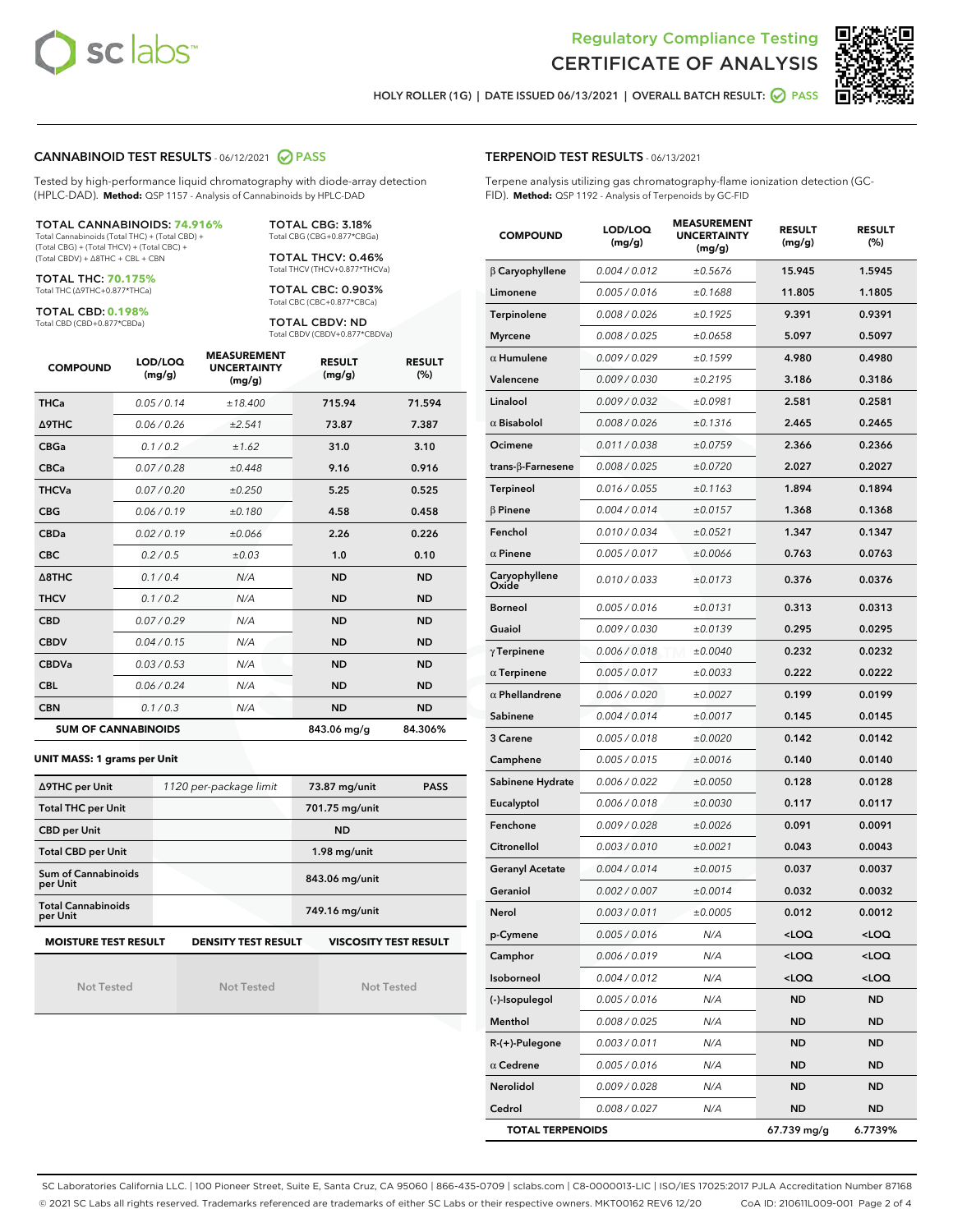



HOLY ROLLER (1G) | DATE ISSUED 06/13/2021 | OVERALL BATCH RESULT:  $\bigcirc$  PASS

# CATEGORY 1 PESTICIDE TEST RESULTS - 06/13/2021 2 PASS

Pesticide and plant growth regulator analysis utilizing high-performance liquid chromatography-mass spectrometry (HPLC-MS) or gas chromatography-mass spectrometry (GC-MS). \*GC-MS utilized where indicated. **Method:** QSP 1212 - Analysis of Pesticides and Mycotoxins by LC-MS or QSP 1213 - Analysis of Pesticides by GC-MS

| <b>COMPOUND</b>             | LOD/LOQ<br>$(\mu g/g)$ | <b>ACTION</b><br><b>LIMIT</b><br>$(\mu g/g)$ | <b>MEASUREMENT</b><br><b>UNCERTAINTY</b><br>$(\mu g/g)$ | <b>RESULT</b><br>$(\mu g/g)$ | <b>RESULT</b> |
|-----------------------------|------------------------|----------------------------------------------|---------------------------------------------------------|------------------------------|---------------|
| Aldicarb                    | 0.03/0.08              | $>$ LOD                                      | N/A                                                     | <b>ND</b>                    | <b>PASS</b>   |
| Carbofuran                  | 0.02 / 0.05            | $\ge$ LOD                                    | N/A                                                     | <b>ND</b>                    | <b>PASS</b>   |
| Chlordane*                  | 0.03/0.08              | $>$ LOD                                      | N/A                                                     | <b>ND</b>                    | <b>PASS</b>   |
| Chlorfenapyr*               | 0.03/0.10              | $\geq$ LOD                                   | N/A                                                     | <b>ND</b>                    | <b>PASS</b>   |
| Chlorpyrifos                | 0.02 / 0.06            | $\geq$ LOD                                   | N/A                                                     | <b>ND</b>                    | <b>PASS</b>   |
| Coumaphos                   | 0.02 / 0.07            | $\ge$ LOD                                    | N/A                                                     | <b>ND</b>                    | <b>PASS</b>   |
| Daminozide                  | 0.02 / 0.07            | $\ge$ LOD                                    | N/A                                                     | <b>ND</b>                    | <b>PASS</b>   |
| <b>DDVP</b><br>(Dichlorvos) | 0.03/0.09              | $\ge$ LOD                                    | N/A                                                     | <b>ND</b>                    | <b>PASS</b>   |
| <b>Dimethoate</b>           | 0.03/0.08              | $\ge$ LOD                                    | N/A                                                     | <b>ND</b>                    | <b>PASS</b>   |
| Ethoprop(hos)               | 0.03/0.10              | $\ge$ LOD                                    | N/A                                                     | <b>ND</b>                    | <b>PASS</b>   |
| Etofenprox                  | 0.02 / 0.06            | $\ge$ LOD                                    | N/A                                                     | <b>ND</b>                    | <b>PASS</b>   |
| Fenoxycarb                  | 0.03/0.08              | $\ge$ LOD                                    | N/A                                                     | <b>ND</b>                    | <b>PASS</b>   |
| Fipronil                    | 0.03/0.08              | $>$ LOD                                      | N/A                                                     | <b>ND</b>                    | <b>PASS</b>   |
| Imazalil                    | 0.02 / 0.06            | $>$ LOD                                      | N/A                                                     | <b>ND</b>                    | <b>PASS</b>   |
| Methiocarb                  | 0.02 / 0.07            | $\ge$ LOD                                    | N/A                                                     | <b>ND</b>                    | <b>PASS</b>   |
| Methyl<br>parathion         | 0.03/0.10              | $\ge$ LOD                                    | N/A                                                     | <b>ND</b>                    | <b>PASS</b>   |
| <b>Mevinphos</b>            | 0.03/0.09              | $\ge$ LOD                                    | N/A                                                     | <b>ND</b>                    | <b>PASS</b>   |
| Paclobutrazol               | 0.02 / 0.05            | $>$ LOD                                      | N/A                                                     | <b>ND</b>                    | <b>PASS</b>   |
| Propoxur                    | 0.03/0.09              | $\ge$ LOD                                    | N/A                                                     | <b>ND</b>                    | <b>PASS</b>   |
| Spiroxamine                 | 0.03/0.08              | $\ge$ LOD                                    | N/A                                                     | <b>ND</b>                    | <b>PASS</b>   |
| Thiacloprid                 | 0.03/0.10              | $\ge$ LOD                                    | N/A                                                     | <b>ND</b>                    | <b>PASS</b>   |

### CATEGORY 2 PESTICIDE TEST RESULTS - 06/13/2021 @ PASS

| <b>COMPOUND</b>          | LOD/LOO<br>$(\mu g/g)$ | <b>ACTION</b><br>LIMIT<br>$(\mu g/g)$ | <b>MEASUREMENT</b><br><b>UNCERTAINTY</b><br>$(\mu g/g)$ | <b>RESULT</b><br>$(\mu g/g)$ | <b>RESULT</b> |
|--------------------------|------------------------|---------------------------------------|---------------------------------------------------------|------------------------------|---------------|
| Abamectin                | 0.03/0.10              | 0.1                                   | N/A                                                     | <b>ND</b>                    | <b>PASS</b>   |
| Acephate                 | 0.02/0.07              | 0.1                                   | N/A                                                     | <b>ND</b>                    | <b>PASS</b>   |
| Acequinocyl              | 0.02/0.07              | 0.1                                   | N/A                                                     | <b>ND</b>                    | <b>PASS</b>   |
| Acetamiprid              | 0.02/0.05              | 0.1                                   | N/A                                                     | <b>ND</b>                    | <b>PASS</b>   |
| Azoxystrobin             | 0.02/0.07              | 0.1                                   | N/A                                                     | <b>ND</b>                    | <b>PASS</b>   |
| <b>Bifenazate</b>        | 0.01/0.04              | 0.1                                   | N/A                                                     | <b>ND</b>                    | <b>PASS</b>   |
| <b>Bifenthrin</b>        | 0.02/0.05              | 3                                     | N/A                                                     | <b>ND</b>                    | <b>PASS</b>   |
| <b>Boscalid</b>          | 0.03/0.09              | 0.1                                   | N/A                                                     | <b>ND</b>                    | <b>PASS</b>   |
| Captan                   | 0.19/0.57              | 0.7                                   | N/A                                                     | <b>ND</b>                    | <b>PASS</b>   |
| Carbaryl                 | 0.02/0.06              | 0.5                                   | N/A                                                     | <b>ND</b>                    | <b>PASS</b>   |
| Chlorantranilip-<br>role | 0.04/0.12              | 10                                    | N/A                                                     | <b>ND</b>                    | <b>PASS</b>   |
| Clofentezine             | 0.03/0.09              | 0.1                                   | N/A                                                     | <b>ND</b>                    | <b>PASS</b>   |

| <b>CATEGORY 2 PESTICIDE TEST RESULTS</b> - 06/13/2021 continued |
|-----------------------------------------------------------------|
|                                                                 |

| <b>COMPOUND</b>               | LOD/LOQ<br>(µg/g) | <b>ACTION</b><br>LIMIT<br>$(\mu g/g)$ | <b>MEASUREMENT</b><br><b>UNCERTAINTY</b><br>(µg/g) | <b>RESULT</b><br>(µg/g) | <b>RESULT</b> |
|-------------------------------|-------------------|---------------------------------------|----------------------------------------------------|-------------------------|---------------|
| Cyfluthrin                    | 0.12 / 0.38       | 2                                     | N/A                                                | <b>ND</b>               | <b>PASS</b>   |
| Cypermethrin                  | 0.11 / 0.32       | $\mathcal{I}$                         | N/A                                                | <b>ND</b>               | <b>PASS</b>   |
| Diazinon                      | 0.02 / 0.05       | 0.1                                   | N/A                                                | ND                      | <b>PASS</b>   |
| Dimethomorph                  | 0.03 / 0.09       | $\overline{c}$                        | N/A                                                | <b>ND</b>               | <b>PASS</b>   |
| Etoxazole                     | 0.02 / 0.06       | 0.1                                   | N/A                                                | <b>ND</b>               | <b>PASS</b>   |
| Fenhexamid                    | 0.03 / 0.09       | 0.1                                   | N/A                                                | <b>ND</b>               | <b>PASS</b>   |
| Fenpyroximate                 | 0.02 / 0.06       | 0.1                                   | N/A                                                | <b>ND</b>               | <b>PASS</b>   |
| Flonicamid                    | 0.03 / 0.10       | 0.1                                   | N/A                                                | <b>ND</b>               | <b>PASS</b>   |
| Fludioxonil                   | 0.03 / 0.10       | 0.1                                   | N/A                                                | <b>ND</b>               | <b>PASS</b>   |
| Hexythiazox                   | 0.02 / 0.07       | 0.1                                   | N/A                                                | <b>ND</b>               | <b>PASS</b>   |
| Imidacloprid                  | 0.04 / 0.11       | 5                                     | N/A                                                | <b>ND</b>               | <b>PASS</b>   |
| Kresoxim-methyl               | 0.02 / 0.07       | 0.1                                   | N/A                                                | <b>ND</b>               | <b>PASS</b>   |
| <b>Malathion</b>              | 0.03 / 0.09       | 0.5                                   | N/A                                                | <b>ND</b>               | <b>PASS</b>   |
| Metalaxyl                     | 0.02 / 0.07       | $\overline{2}$                        | N/A                                                | <b>ND</b>               | <b>PASS</b>   |
| Methomyl                      | 0.03 / 0.10       | 1                                     | N/A                                                | <b>ND</b>               | <b>PASS</b>   |
| Myclobutanil                  | 0.03 / 0.09       | 0.1                                   | N/A                                                | <b>ND</b>               | <b>PASS</b>   |
| Naled                         | 0.02 / 0.07       | 0.1                                   | N/A                                                | <b>ND</b>               | <b>PASS</b>   |
| Oxamyl                        | 0.04 / 0.11       | 0.5                                   | N/A                                                | <b>ND</b>               | <b>PASS</b>   |
| Pentachloronitro-<br>benzene* | 0.03 / 0.09       | 0.1                                   | N/A                                                | <b>ND</b>               | <b>PASS</b>   |
| Permethrin                    | 0.04 / 0.12       | 0.5                                   | N/A                                                | <b>ND</b>               | <b>PASS</b>   |
| Phosmet                       | 0.03/0.10         | 0.1                                   | N/A                                                | <b>ND</b>               | <b>PASS</b>   |
| Piperonylbu-<br>toxide        | 0.02 / 0.07       | 3                                     | N/A                                                | <b>ND</b>               | <b>PASS</b>   |
| Prallethrin                   | 0.03 / 0.08       | 0.1                                   | N/A                                                | <b>ND</b>               | <b>PASS</b>   |
| Propiconazole                 | 0.02 / 0.07       | 0.1                                   | N/A                                                | <b>ND</b>               | <b>PASS</b>   |
| Pyrethrins                    | 0.04 / 0.12       | 0.5                                   | N/A                                                | <b>ND</b>               | <b>PASS</b>   |
| Pyridaben                     | 0.02 / 0.07       | 0.1                                   | N/A                                                | <b>ND</b>               | <b>PASS</b>   |
| Spinetoram                    | 0.02 / 0.07       | 0.1                                   | N/A                                                | <b>ND</b>               | <b>PASS</b>   |
| Spinosad                      | 0.02 / 0.07       | 0.1                                   | N/A                                                | <b>ND</b>               | <b>PASS</b>   |
| Spiromesifen                  | 0.02 / 0.05       | 0.1                                   | N/A                                                | <b>ND</b>               | <b>PASS</b>   |
| Spirotetramat                 | 0.02 / 0.06       | 0.1                                   | N/A                                                | <b>ND</b>               | <b>PASS</b>   |
| Tebuconazole                  | 0.02 / 0.07       | 0.1                                   | N/A                                                | <b>ND</b>               | <b>PASS</b>   |
| Thiamethoxam                  | 0.03 / 0.10       | 5                                     | N/A                                                | <b>ND</b>               | <b>PASS</b>   |
| Trifloxystrobin               | 0.03 / 0.08       | 0.1                                   | N/A                                                | <b>ND</b>               | <b>PASS</b>   |

SC Laboratories California LLC. | 100 Pioneer Street, Suite E, Santa Cruz, CA 95060 | 866-435-0709 | sclabs.com | C8-0000013-LIC | ISO/IES 17025:2017 PJLA Accreditation Number 87168 © 2021 SC Labs all rights reserved. Trademarks referenced are trademarks of either SC Labs or their respective owners. MKT00162 REV6 12/20 CoA ID: 210611L009-001 Page 3 of 4